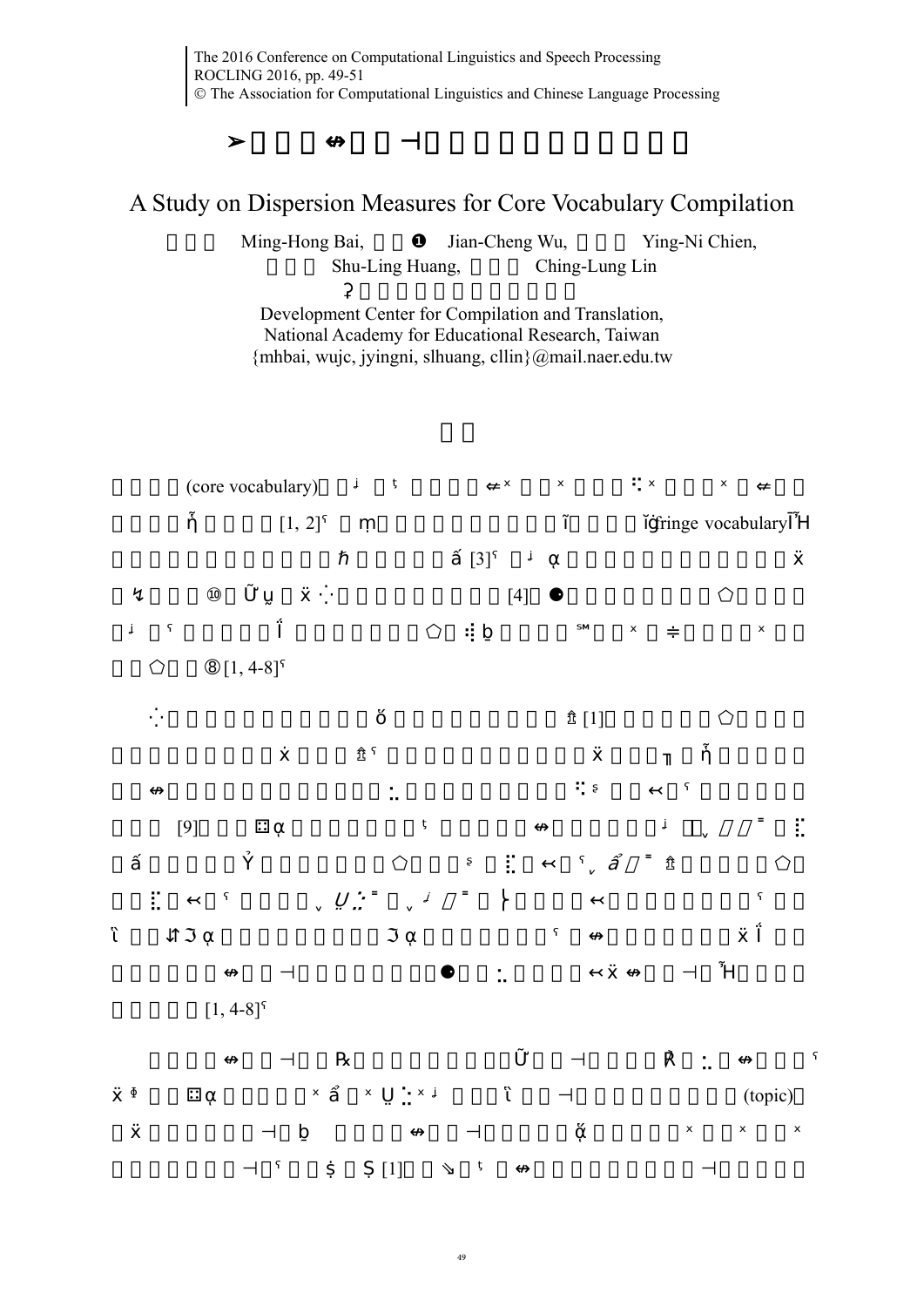

Keywords: corpus linguistics, core vocabulary, fringe vocabulary, dispersion uniformity

- [1] C.-R. Huang, H. Zhang, and S.-W. Yu, "On predicting and verifying a basic lexicon: proposals inspired by distributional consistency," in *POLA forever: festschrift in honor of Professor William S-Y. Wang on his 70th birthday*, Taipei: Language and Linguistics, Academia Sinica, pp. 57-69, 2005.
- [2] S. L. Stuart, "Topic and vocabulary use patterns of elderly men and women of two age cohorts," *ETD collection for University of Nebraska* – *Lincoln*, 1991.
- [3] G. C. Vanderheiden and D. P. Kelso, "Comparative analysis of fixed-vocabulary